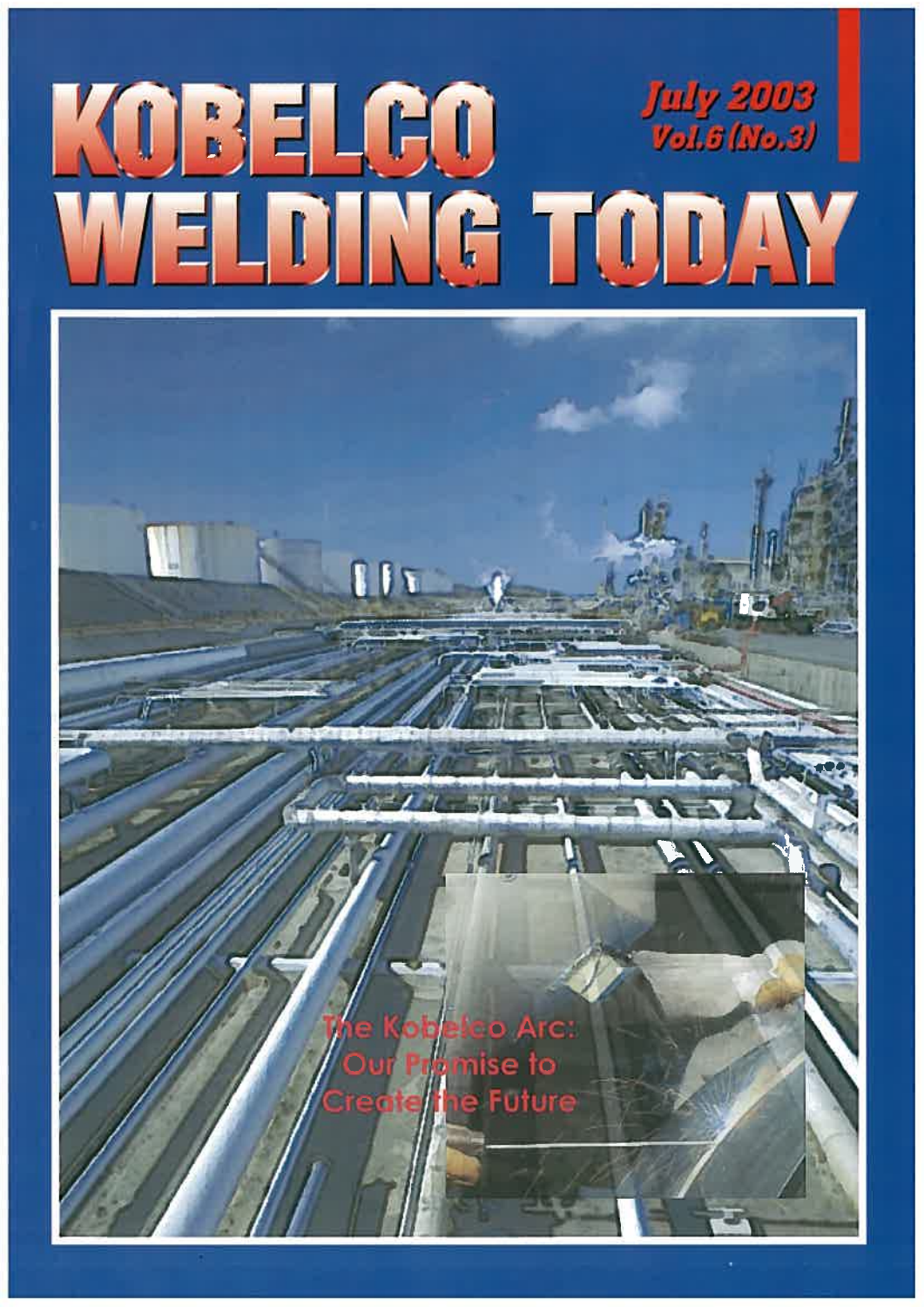# **SMOE: A Leader in Offshore Oil and Gas Engineering and Construction**

**Singapore comprising just 622-km2 of land at the tip of the Malaysia peninsula is a vibrant country that has the modern and multicultural faces of the New Asia. It has also been a strategic location for offshore oil and gas engineering and construction for the last thirty years. Today, Singapore is a world class leader in this field.**

**SMOE Pte Ltd (SMOE) is the oil and gas subsidiary of SembCorp Utilities that is the wholly owned utilities arm of the engineering services group, SembCorp Industries. Since its inauguration in 1973, SMOE, as an Engineering, Procurement, Installation and Construction (EPIC) contractor, has been a leader in executing EPIC projects for the oil and gas industry and has worked in the design, procurement, fabrication, installation and commissioning of offshore platforms, modules, and floating production systems for clients worldwide.**

**SMOE operates one of the finest fabrication facilities involved in the oil and gas industry. Clear access to open sea, construction areas of over 225,000 m2 and a 14.6-m deep berth side provide SMOE with enviable facilities. The quayside construction sites are capable of fabricating and off-loading structures of up to 17,000 tons. Four dry docks can handle the largest VLCCs. These facilities enable conversion and integration of Floating Production, Storage and Offloading Facilities (FPSO) turrets, mooring systems and process systems in one fabrication yard.**

**Workshops covering an area of 21,000 m2 are situated adjacent to the construction sites. These cater to various types of fabrication, including the modularized process equipment, pressure vessels and structure sub-assemblies, specialist electrical instrumentation and corrosion protection work. Controlled welding processes are employed to enhance welding for a range of exotic materials, including duplex stainless steel, copper nickel and titanium. Climate-controlled storage is available.**

**SMOE's clients include the world's major oil and energy companies such as Shell, ExxonMobil, ChevronTexaco, ConocoPhillips, TotalFinaElf, Occidental, Marathon and Unocal to whom a complete range of offshore production facilities have been delivered. These facilities include** 

**Integrated production platforms Compression, water injection and power generation modules Wellhead and riser platforms**



**Left**: The production platform for the Malampaya Deep Water Gas-to-Power project, for separation and condensation of the gas from water (Courtesy of Shell Philippines Exploration B.V. and SMOE)

**Right**: The Balal-PJ Platform consists of process and living quarters platform and wellhead platform



**Living quarters and pre-assembled modules Sub-structures A complete range of FPSO topside facilities**

**SMOE has delivered more than 100 projects in its 30 year history. The company is currently contracting thirteen topsides modules for FPSO of Esso Exploration and Production Nigeria, under sub-contract to Saipem S.A.; it is also under contract to provide an offshore production platform for Occidental Petroleum Company of Qatar, as well as a sour process platform for the PTT Exploration and Production Company. Work on the second North Sea platform of Maersk Oil and Gas AS has also commenced.** 

**In May, SMOE successfully loaded out a drilling/wellhead platform and a living quarters platform** for Devon Energy in China's Panyu 42 and 51 fields. Both **process and living quarters platforms of Maersk Oil and Gas Denmark have also been loaded out and will soon sail away for the Halfdan field, off the shore of Denmark.**

**Kobe Welding Singapore (KWS), since its establishment in 1979, has been a business associate of SMOE, supplying KWS-made covered electrodes such as LB-52U and LB-52- 18, as well as special welding consumables such as LB-52NS for high strength and low temperature steel imported from the Kobelco Group companies outside Singapore. The business association with SMOE for Half Dan and Dan FG projects has been one of the greatest successes in our long lasting customer relationships. With the oncoming ERHA project, we will endeavor to add value and be a leading supplier to SMOE by providing quality products with outstanding technical support and quick delivery, following the Kobelco's business slogan, QTQ.**

**KOBELCO WELDING TODAY**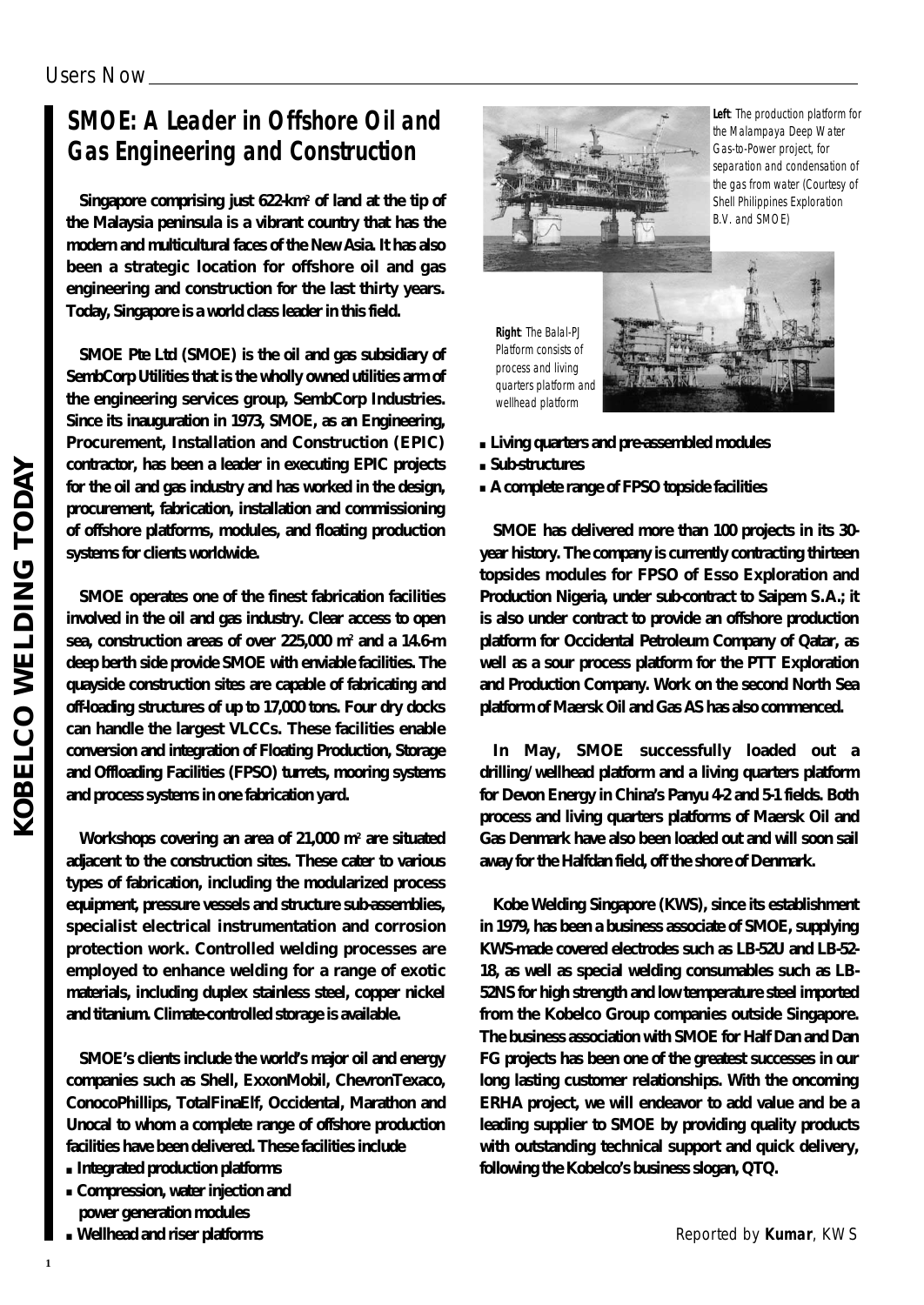## Preface

# **Message from the Editor**

#### Dear Readers:

How are you these days? As with many of you, I have been very anxious about the world-wide health threat, SARS or Severe Acute Respiratory Syndrome. It is also worrying to hear that the development of a vaccine against the new virus causing SARS will take at least five years. I wonder how hard the infectious virus will hit the global economies, causing sluggish international trade, a sharp decline in overseas travelers, or the shutting down of factories. In my business, I am now often obliged to hesitate to send my staff to overseas countries, particularly to WHO-alerted/advised areas. Even if a vaccine were developed and effective medicines to cure people suffering from the pneumonia would be available in the future, it is possible that new viruses might appear, as a result of the circle of viruses and antiviral measures. Therefore, what we can only do is to keep individual, nationwide and worldwide environments as clear as is practical to overcome such an epidemic spread through the globalization of life styles and business.

Meanwhile, customers**'**demands for KOBELCO welding consumables are diversifying in terms of upgrading to higher levels of mechanical properties, crack resistibility and usability, reducing fumes and spatter, or requiring quicker delivery. In order to cope with these various demands, we are hard at work to establish, quickly, a new procedure that will be prompt and guaranteed to provide individual customers with the best solutions. In addition, as a routine activity, we are always ready to deal effectively with welding problems customers may have.

**Masakazu Tojo** *Editorial Chairman*

## **Contents**

General Manager

Welding Company Kobe Steel, Ltd.

International **Operations** Department

### **1 Users Now** SMOE: a leader in offshore oil and

gas engineering and construction

#### **3-8 Technical Highlight** Flux-cored wires shine in

various applications

#### **9-10 Bulletin**

Kobelco'**s** innovative stainless steel flux-cored wires attract a number of visitors to AWS Show 2003 Hello, all the KWT readers

New Ar-CO2 shielding Cr-Mo flux-cored wires

**KOBELCO WELDING TODAY KORELCO NELDING TODAY** 

**Calling from Tokyo** 

My greetings to dear readers of KOBELCO WELDING TODAY!

My name is Hiroyuki Kawasaki. Transferred to the International Operations Department just last April, I am in charge of ASEAN and Indian markets. Before coming to this Department, I belonged to the Technical Development Department, where I was mainly engaged in development of flux-cored wires for carbon steel. As the present job is entirely different from that of the previous job, there are many things that I have to learn and I am trying hard to acquire such new knowledge. I am also trying day in and day out to improve my ability in English conversation.

At the previous workplace, I used to wear a work uniform common to all the workers at the place. But now I am working in a business suit and with a necktie around my neck. So I feel as if I were a novice in the company. However, taking this new opportunity with a fresh mind, I am determined to make every effort to contribute to the customers of Kobe Steel**'s** welding materials the world over, though in a different way from that of a development engineer.

**Hiroyuki Kawasaki** Assistant Manager International Operations Dept. Welding Company Kobe Steel, Ltd.

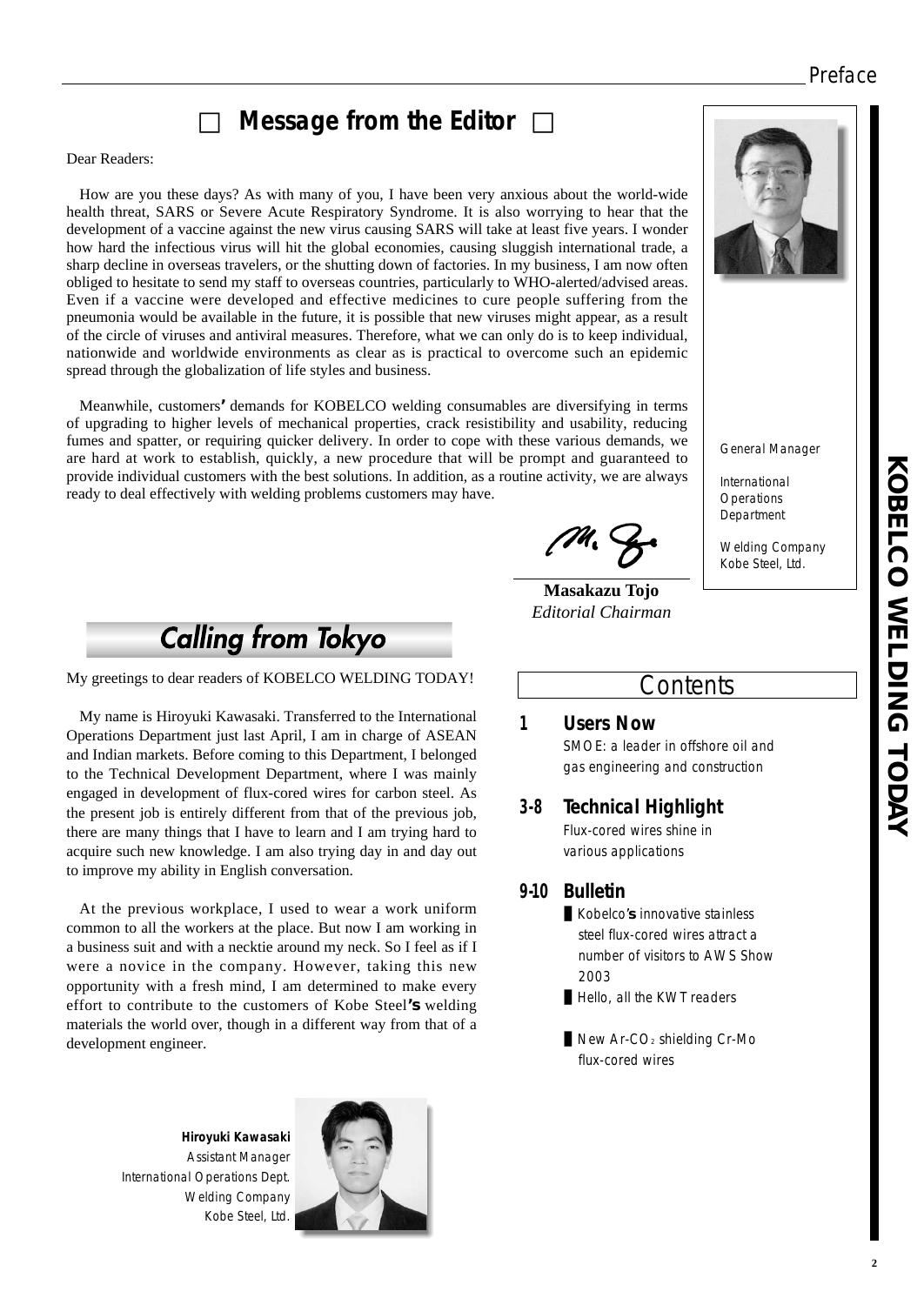

**Kobelco Flux-Cored Wires Shine in Various Applications**



The flux-cored-wire (FCW) era began in Japan in 1980 with an epoch-making flux-cored wire, named DW-100, that was developed by Kobe Steel in response to demand from leading shipbuilders. In shipbuilding, they had long desired a highly efficient, out-of-position welding process that could use high welding currents without adjusting the welding current for each welding position. Since DW-100 was accepted by the shipbuilding industry, demand for FCWs has increased and spread to such areas as buildings, bridges, boilers, storage tanks, and construction machinery **Fig. 1**. Diversified demand has led Kobe Steel to develop new FCWs designed to suit the characteristics of particular applications. Today, Kobe Steel produces over one hundred different brands of FCWs for all sorts of applications. This article describes a number of FCWs to help customers and users select the most suitable wire for a particular application.



**Figure 1**. Monthly usage ratio of welding consumables by welding process in different fields according to a 2000 survey of 194 fabricators in Japan

(Data source: Welding Technique, 2001 Vol. 49, Sanpo)

**A**: Ships and offshore structures, **B**: Buildings & bridges

**C**: Rolling stock & autos, **D**: Boilers & storage tanks

**E**: Industrial and electric machinery, **F**: Others, **G**: Av.

#### **Kobelco FCWs can be Grouped into Three Types: Rutile, Basic, and Metal Type**

*Rutile type FCWs* contain a core of rutile-based (titanium-oxide-rich) powdered materials or flux, which produce an extensive slag cover on the face of a weld bead under  $CO<sub>2</sub>$  or Ar- $CO<sub>2</sub>$  shielding gas. Rutile type FCWs provide stable, gentle arcs, low spatter, selfpeeling slag removal, and smooth bead appearance.

*Basic type FCWs* contain a core of lime-fluoridebased flux having a higher basicity than the rutile type to provide superior crack resistibility and notch toughness of the weld metal.

*Metal type FCWs* are characterized by a core of metalbased flux containing a high amount of metallic powders, which offer higher deposition rates than the rutile type. Some metal type FCWs generate extensive slag cover but thinner than that of the rutile type on the surface of the weld bead, which exhibits superior performance particularly in porosity resistibility in fillet welding of primer-coated steel plates. In contrast, some metal type FCWs, which are classified as metal-cored wire per AWS A5.18 and A5.28, produce as little slag as solid wires, producing no more than slag islands on the face of the weld bead. With MX-100, MX-100S and the metal-core wires, multiple-pass welding can be continuously conducted without removing the slag on each pass up to three passes of weld bead.

#### **Kobelco Contributes with Diverse FCWs to the Welding Industry**

**Tables 1** through **7** show Kobelco**'**s diverse FCWs categorized by applicable steel and alloy, type of cored flux, suitable shielding gas, applicable welding position, AWS classification and intended usage and features. For stainless steels, FCWs for gas tungsten arc welding (GTAW), classified as flux-cored rod per AWS A5.22, are also included.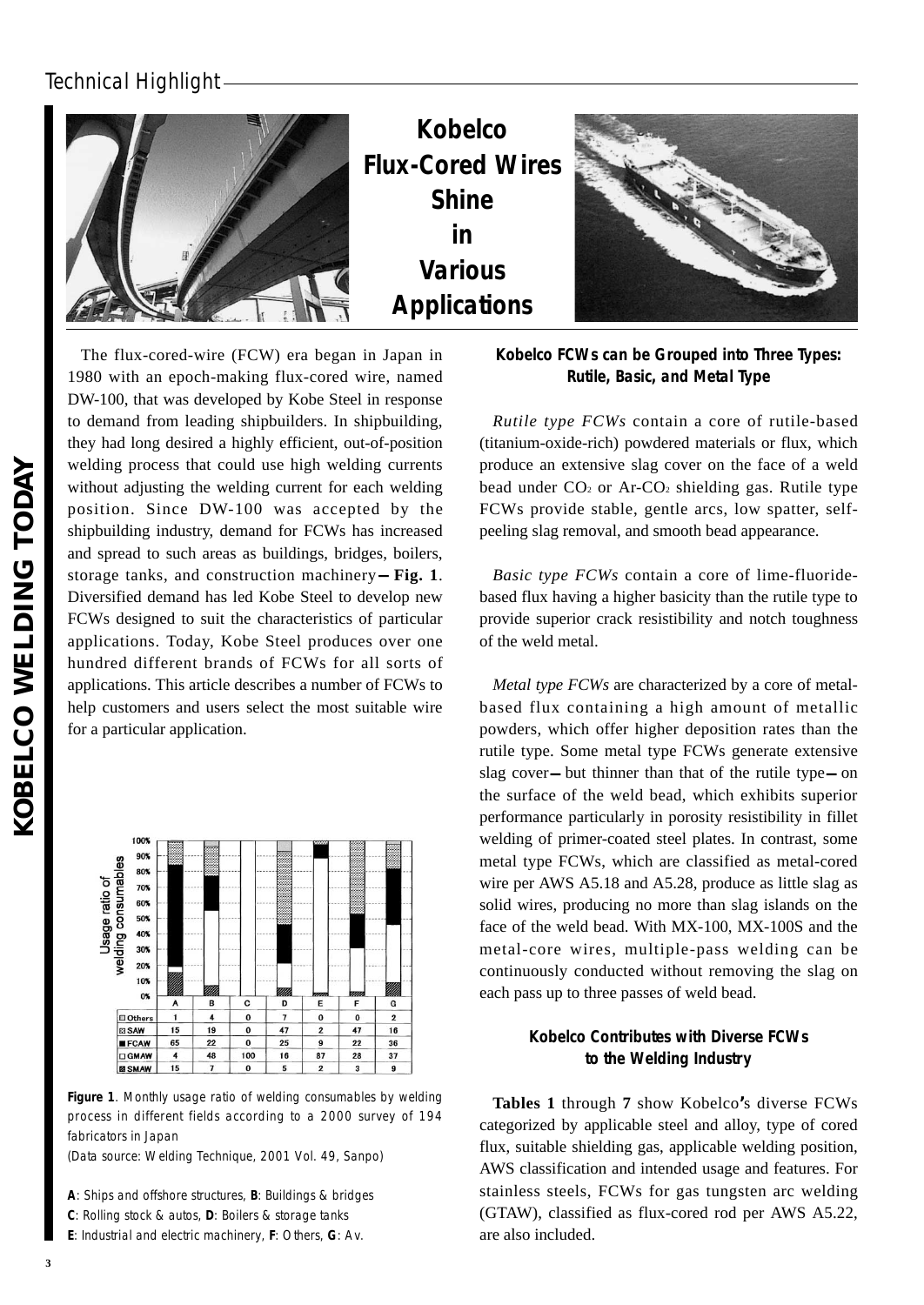| <b>Type of</b><br>cored | <b>Suitable</b><br><b>Shielding</b> | Welding<br>position  | <b>Brand</b><br>name           | <b>AWS</b><br><b>Classification</b>  | Intended usage and features                                       |  |
|-------------------------|-------------------------------------|----------------------|--------------------------------|--------------------------------------|-------------------------------------------------------------------|--|
| flux                    | gas                                 |                      |                                |                                      |                                                                   |  |
|                         |                                     | F,HF,H               | <b>DW-100</b>                  | A5.20 E71T-1                         | General uses                                                      |  |
|                         | CO <sub>2</sub>                     | VU, OH               | <b>DW-100V</b>                 | A5.20 E71T-1                         | Excellent in vertical-up welding                                  |  |
|                         |                                     | <b>VD</b>            | <b>DW-110</b>                  | A5.20 F71T-1                         | Excellent in horizontal fillet welding                            |  |
|                         |                                     | F,HF                 | <b>DW-200</b>                  | A5.20 E70T-1                         | Large-leg-length fillet welds                                     |  |
| Rutile                  | Ar- $CO2$                           | F,HF,H<br>VU, OH, VD | <b>DWA-50</b>                  | A5.20 E71T-1M                        | General uses                                                      |  |
|                         | $CO2$ or<br>Ar- $CO2$               | F.HF.H<br>VU, OH, VD | <b>FRONTIARC-</b><br>711       | A5.20 E71T-1/1M<br>A5.20 E71T-12/12M | Excellent in notch toughness                                      |  |
|                         |                                     |                      | <b>DW-50</b>                   | A5.20 E71T-1/1M                      | General uses (mainly with CO2)                                    |  |
| <b>Basic</b>            | Ar- $CO2$                           | F,HF,H<br>VU, OH     | <b>DWA-51B</b>                 | A5.20 E71T-5MJ                       | Excellent in notch toughness and crack resistibility              |  |
|                         |                                     |                      | <b>MX-200</b>                  | A5.20 E70T-1                         | Excellent porosity resistibility to inorganic zinc primer         |  |
|                         |                                     | F. HF                | <b>MX-100</b>                  | A5.20 E70T-1                         | High deposition rates                                             |  |
|                         | CO <sub>2</sub>                     | F, HF, H             | <b>MX-100S</b>                 | A5.20 E70T-1                         | Excellent in 7-16 mm thick plates, thinner slag                   |  |
| Metal                   |                                     | F, HF                | <b>MX-200H</b><br>A5.20 E70T-1 |                                      | High speed tandem welding in inorganic zinc<br>primer-coated work |  |
|                         |                                     | F. HF                | <b>MXA-200</b>                 | A5.20 E70T-1M                        | Excellent porosity resistibility to inorganic zinc primer         |  |
|                         | Ar- $CO2$                           | F, HF, H             | <b>MXA-100</b>                 | A5.18 E70C-6M                        | High deposition rates                                             |  |
|                         | $CO2$ or<br>Ar- $CO2$               | F,HF,H<br>VU, OH     | <b>MX-100T</b>                 | A5.18 E70C-6C/6M                     | Excellent in thin plate welding                                   |  |

**Table 1**. FCWs for Mild steel and 490MPa high strength steel

#### **Table 2**. FCWs for weather proof steel

| cored<br>flux | 'Type of Suitable<br><b>Shielding</b><br>qas | Weldina<br>position | Brand<br>name | <b>AWS</b><br>Classification | Intended usage and features                 |
|---------------|----------------------------------------------|---------------------|---------------|------------------------------|---------------------------------------------|
|               |                                              | F.HF.H              | DW-50W        |                              | ASTM A709 Gr. 36 or equivalent              |
| Rutile        | CO <sub>2</sub>                              | <b>VU.OH</b>        | <b>DW-588</b> | A5.29 E81T1-W2               | ASTM A588, A709 Gr. 50W, A242 or equivalent |

|  | Table 3. FCWs for 490-640MPa high-strength low-temperature steels |  |  |
|--|-------------------------------------------------------------------|--|--|
|  |                                                                   |  |  |

| Type of<br>cored<br>flux | <b>Suitable</b><br>Shielding<br>gas | Welding<br>position | <b>Brand</b><br>name | <b>AWS</b><br>Classification | Intended usage and features                                                                                  |  |  |           |                  |
|--------------------------|-------------------------------------|---------------------|----------------------|------------------------------|--------------------------------------------------------------------------------------------------------------|--|--|-----------|------------------|
|                          |                                     |                     | <b>DW-100E</b>       | A5.20 E71T-9                 | Excellent in notch toughness at<br>or higher<br>29                                                           |  |  |           |                  |
|                          |                                     |                     | <b>DW-55E</b>        | A5.20 E71T-9J                | Excellent in notch toughness at<br>or higher<br>40                                                           |  |  |           |                  |
|                          | CO <sub>2</sub>                     | F, HF, H<br>VU, OH  | <b>DW-55L</b>        | A5.29 E81T1-K2               | Excellent in notch toughness at<br>or higher<br>60                                                           |  |  |           |                  |
| Rutile                   |                                     |                     | DW-55LSR             | A5.29 E81T1-K2               | Excellent in notch toughness at<br>or higher<br>60<br>in the as-welded and PWHT conditions                   |  |  |           |                  |
|                          | Ar- $CO2$                           | F, HF, H<br>VU.OH   | DWA-55E              | A5.20 E71T-9MJ               | or higher<br>Excellent in notch toughness at<br>40                                                           |  |  |           |                  |
|                          |                                     |                     | DWA-55ESR            | A5.20 E71T-12MJ              | Excellent in notch toughness at<br>or higher<br>40<br>in the as-welded and PWHT conditions                   |  |  |           |                  |
|                          |                                     |                     | DWA-55L              | A5.29 E81T1-K2M              | Excellent in notch toughness at<br>or higher<br>60                                                           |  |  |           |                  |
|                          |                                     |                     |                      |                              |                                                                                                              |  |  | DWA-55LSR | A5.29 E81T1-Ni1M |
|                          |                                     |                     | DWA-65L              | A5.29 E91T1-K2MJ             | or higher<br>Excellent in notch toughness at<br>40                                                           |  |  |           |                  |
|                          | CO <sub>2</sub>                     | F. HF               | <b>MX-55LF</b>       | A5.20 E70T-9J                | Excellent in notch toughness at<br>or higher<br>60<br>and in porosity resistibility to inorganic zinc primer |  |  |           |                  |
| Metal                    | Ar- $CO2$                           | F, HF, H<br>VU.OH   | <b>MXA-55T</b>       | A5.28 E80C-G                 | Suitable for thin plate welding and<br>excellent in notch toughness at 60<br>or higher                       |  |  |           |                  |

**Table 4**. FCWs for heat-resistant low-alloy steel

| Type of<br>cored<br>flux | Suitable<br>Shielding<br>gas | Welding<br>position | <b>Brand</b><br>name | <b>AWS</b><br>Classification    | Intended usage and features           |
|--------------------------|------------------------------|---------------------|----------------------|---------------------------------|---------------------------------------|
|                          | $CO2$ or                     | F.HF.H              | <b>DW-81B2</b>       | IA5.29 E81T1-B2/B2M             | Suitable for 1~1.25Cr-0.5Mo steel     |
|                          | Ar- $CO2$                    | VU.OH               | <b>DW-91B3</b>       | IA5.29 E91T1-B3/B3M             | Suitable for 2.25Cr-1Mo steel         |
|                          |                              | F.HF.H              |                      | <b>DWA-81B2</b> A5.29 E81T1-B2M | Suitable for 1~1.25Cr-0.5Mo steel and |
| Rutile                   | Ar- $CO2$                    |                     |                      |                                 | better impact value than DW-81B2      |
|                          |                              | VU.OH               |                      | <b>DWA-91B3</b> A5.29 E91T1-B3M | Suitable for 2.25Cr-1Mo steel and     |
|                          |                              |                     |                      |                                 | better impact value than DW-91B3      |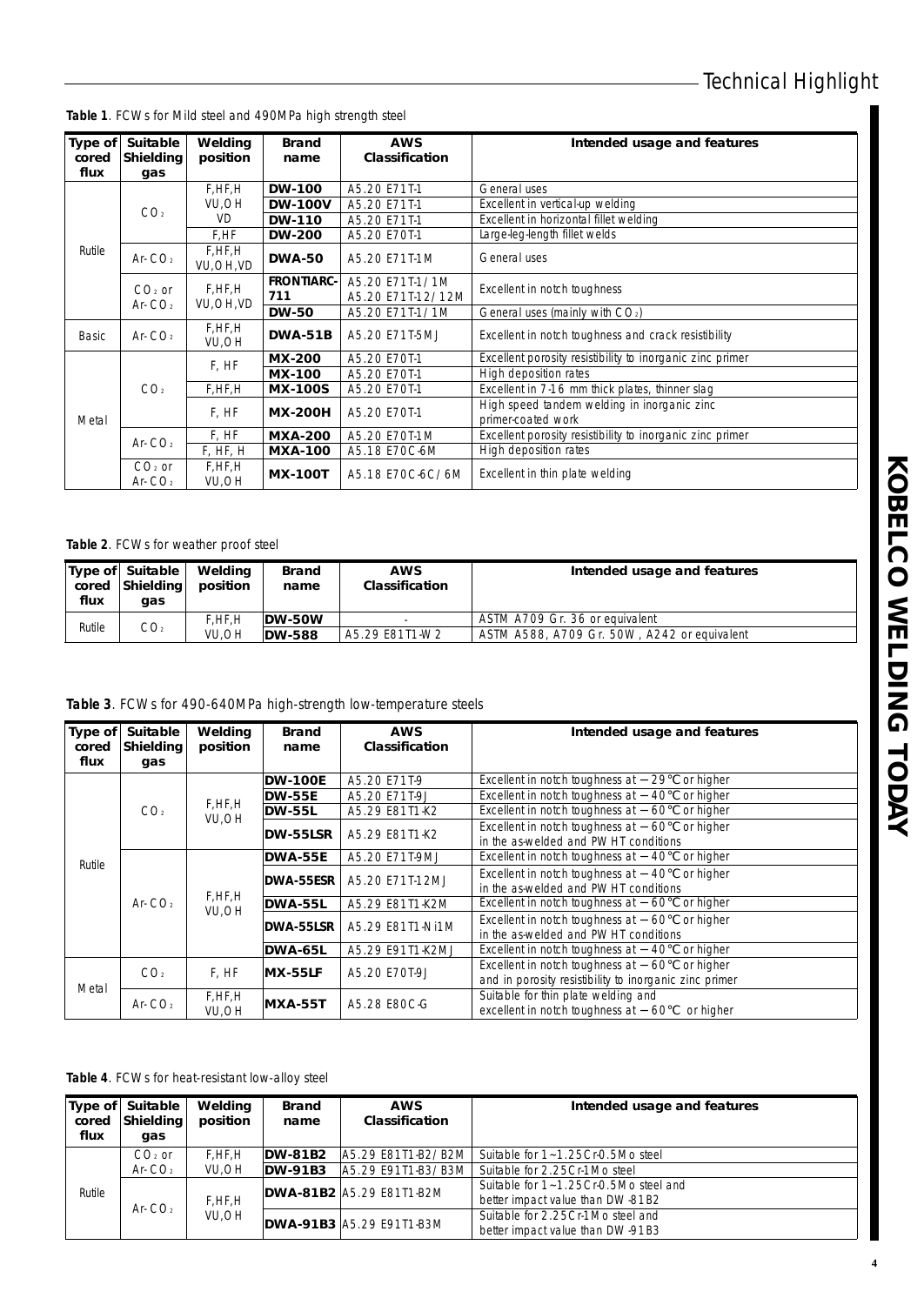**Table 5**. FCWs for stainless steel

| cored<br>flux | Type of Suitable<br>Shielding<br>gas | Welding<br>position | <b>Brand</b><br>name | <b>AWS</b><br>Classification | Intended usage and features                                                                                       |                 |                    |
|---------------|--------------------------------------|---------------------|----------------------|------------------------------|-------------------------------------------------------------------------------------------------------------------|-----------------|--------------------|
|               |                                      |                     | <b>DW-308</b>        | A5.22 E308T0-1/-4            | Suitable for 304 stainless steel                                                                                  |                 |                    |
|               |                                      |                     | <b>DW-308L</b>       | A5.22 E308LT0-1/-4           | Suitable for 304L stainless steel                                                                                 |                 |                    |
|               |                                      |                     | <b>DW-309</b>        | A5.22 E309T0-1/-4            | Suitable for dissimilar metal welding                                                                             |                 |                    |
|               |                                      |                     | <b>DW-309L</b>       | A5.22 E309LT0-1/-4           | Suitable for dissimilar metal welding, Low-C type                                                                 |                 |                    |
|               |                                      | F, HF, H            | DW-309MoL            | A5.22 E309LMoT0-1/-4         | Suitable for dissimilar metal welding, Low-C type                                                                 |                 |                    |
|               |                                      |                     | DW-316               | A5.22 E316T0-1/-4            | Suitable for 316 stainless steel                                                                                  |                 |                    |
|               |                                      |                     | <b>DW-316L</b>       | A5.22 E316LTO-1/-4           | Suitable for 316L stainless steel                                                                                 |                 |                    |
|               |                                      |                     | <b>DW-329A</b>       | A5.22 E2209T0-1/-4           | Suitable for JIS SUS329J3L and ASTM S31803 stainless<br>steel                                                     |                 |                    |
|               |                                      |                     | <b>DW-308LP</b>      | A5.22 E308LT1-1/-4           | Suitable for 304 and 304L stainless steel                                                                         |                 |                    |
|               |                                      | F, HF, H            | <b>DW-309LP</b>      | A5.22 E309LT1-1/-4           | Suitable for dissimilar metal welding, Low-C type                                                                 |                 |                    |
|               |                                      | VU, OH, VD          | DW-309MoLP           | A5.22 E309LMoT1-1/-4         | Suitable for dissimilar metal welding, Low-C type                                                                 |                 |                    |
|               |                                      |                     | <b>DW-316LP</b>      | A5.22 E316LT1-1/-4           | Suitable for 316 and 316L stainless steel                                                                         |                 |                    |
|               |                                      |                     | <b>DW-308H</b>       | A5.22 E308HT1-1/-4           | Suitable for 18Cr-8Ni stainless steel for<br>high temperature service                                             |                 |                    |
|               |                                      |                     | <b>DW-308LH</b>      | A5.22 E308LT1-1/-4           | Suitable for 18Cr-8Ni stainless steel subject to<br>high temperature heat treatment such as<br>solution treatment |                 |                    |
| Rutile        | $CO2$ or<br>Ar- $CO2$                |                     | <b>DW-309LH</b>      | A5.22 E309LT1-1/-4           | Suitable for dissimilar metal welding for<br>high temperature service and heat treatment                          |                 |                    |
|               |                                      | F,HF,H              | <b>DW-316H</b>       | A5.22 E316T1-1/-4            | Suitable for 18Cr-12Ni-2Mo stainless steel for high<br>temperature service                                        |                 |                    |
|               |                                      |                     | VU,OH                |                              |                                                                                                                   | <b>DW-316LH</b> | A5.22 E316LT1-1/-4 |
|               |                                      |                     | <b>DW-316LT</b>      | A5.22 E316LT1-1/-4           | Suitable for 18Cr-12Ni-2Mo stainless steel for low<br>temperature service                                         |                 |                    |
|               |                                      |                     | <b>DW-347H</b>       | A5.22 E347T1-1/-4            | Suitable for 18Cr-8Ni-Nb and 18Cr-8Ni-Ti stainless<br>steel for high temperature service                          |                 |                    |
|               |                                      |                     | <b>DW-329AP</b>      | A5.22 E2209T1-1/-4           | Suitable for JIS SUS329J3L and ASTM S31803 stainless<br>steel                                                     |                 |                    |
|               |                                      |                     | <b>DW-308LT</b>      | A5.22 E308LT0-1/-4           | Suitable for 18Cr-8Ni stainless steel for<br>low temperature service                                              |                 |                    |
|               |                                      |                     | <b>DW-310</b>        | A5.22 E310T0-1/-4            | Suitable for 25Cr-20Ni stainless steel                                                                            |                 |                    |
|               |                                      | F,HF                | <b>DW-317L</b>       | A5.22 E317LTO-1/-4           | Suitable for 18Cr-12Ni-2Mo-N and 19Cr-13Ni-3Mo<br>stainless steel                                                 |                 |                    |
|               |                                      |                     | <b>DW-347</b>        | A5.22 E347T0-1/-4            | Suitable for 18Cr-8Ni-Nb and 18Cr-8Ni-Ti stainless<br>steel for high temperature service                          |                 |                    |
|               | CO <sub>2</sub>                      | F,HF                | DW-312               | A5.22 E312T0-1               | Suitable for dissimilar metal welding                                                                             |                 |                    |
|               |                                      |                     | MXA-410NM            |                              | Suitable for 13Cr-Ni stainless steel                                                                              |                 |                    |
| Metal         | Ar- $CO2$                            | F.HF                | <b>MXA-135N</b>      | à,                           | Suitable for 13Cr-Ni stainless steel                                                                              |                 |                    |
|               |                                      |                     | <b>MXA-430M</b>      |                              | Suitable for thin plates of 17Cr and<br>13Cr stainless steel                                                      |                 |                    |
|               |                                      |                     | <b>TGX-308L</b>      | A5.22 R308LT1-5              | Suitable for GTAW of 304 and 304L stainless steel                                                                 |                 |                    |
|               | Ar                                   | F, HF, H            | <b>TGX-309L</b>      | A5.22 R309LT1-5              | Suitable for GTAW of dissimilar metals                                                                            |                 |                    |
|               |                                      | VU, OH, VD          | <b>TGX-316L</b>      | A5.22 R316LT1-5              | Suitable for GTAW of 316 and 316L stainless steel                                                                 |                 |                    |
|               |                                      |                     | TGX-347              | A5.22 R347T1-5               | Suitable for GTAW of 347 and 321 stainless steel                                                                  |                 |                    |

#### **Table 6**. FCWs for Hardfacing

| Type of                           | <b>Suitable</b> | Welding  | <b>Brand</b>    |                                              | Intended usage and features                         |                                             |  |  |                |            |     |                |
|-----------------------------------|-----------------|----------|-----------------|----------------------------------------------|-----------------------------------------------------|---------------------------------------------|--|--|----------------|------------|-----|----------------|
| Shielding<br>cored<br>flux<br>gas |                 | position | name<br>formula | Weld metal<br>microstructure<br>and alloying | <b>Nominal</b><br>hardness of<br>weld metal<br>(Hv) | Resistible type of wear                     |  |  |                |            |     |                |
|                                   |                 | F.HF     | <b>DWH-250</b>  | Pearlite                                     | 250                                                 | Metal-to-metal wear                         |  |  |                |            |     |                |
|                                   |                 |          | <b>DWH-350</b>  | Pearlite                                     | 350                                                 | Metal-to-metal wear and light abrasion      |  |  |                |            |     |                |
| Rutile                            | CO <sub>2</sub> |          | <b>DWH-450</b>  | Martensite                                   | 450                                                 | Metal-to-metal wear and abrasion            |  |  |                |            |     |                |
|                                   |                 |          | <b>DWH-600</b>  | Martensite                                   | 600                                                 | Abrasion                                    |  |  |                |            |     |                |
|                                   |                 |          | <b>DWH-700</b>  | Martensite                                   | 700                                                 | Abrasion                                    |  |  |                |            |     |                |
|                                   |                 |          |                 |                                              |                                                     |                                             |  |  | <b>DWH-800</b> | Martensite | 800 | Heavy abrasion |
|                                   | CO <sub>2</sub> | F.HF     | <b>DWH-30</b>   | High Cr-Fe                                   | 700                                                 | Heavy abrasion                              |  |  |                |            |     |                |
| Metal                             |                 |          | DWH-30MV        | High Cr-Fe                                   | 800                                                 | Heavy abrasion and high temperature wear    |  |  |                |            |     |                |
|                                   |                 |          | <b>DWH-11</b>   | 3Mn                                          | 250                                                 | Heavy-impact abrasion                       |  |  |                |            |     |                |
|                                   | Ar- $CO2$       | F.HF     | <b>DWH-16</b>   | 16Mn-16Cr                                    | 300                                                 | High temp. wear, impact wear and cavitation |  |  |                |            |     |                |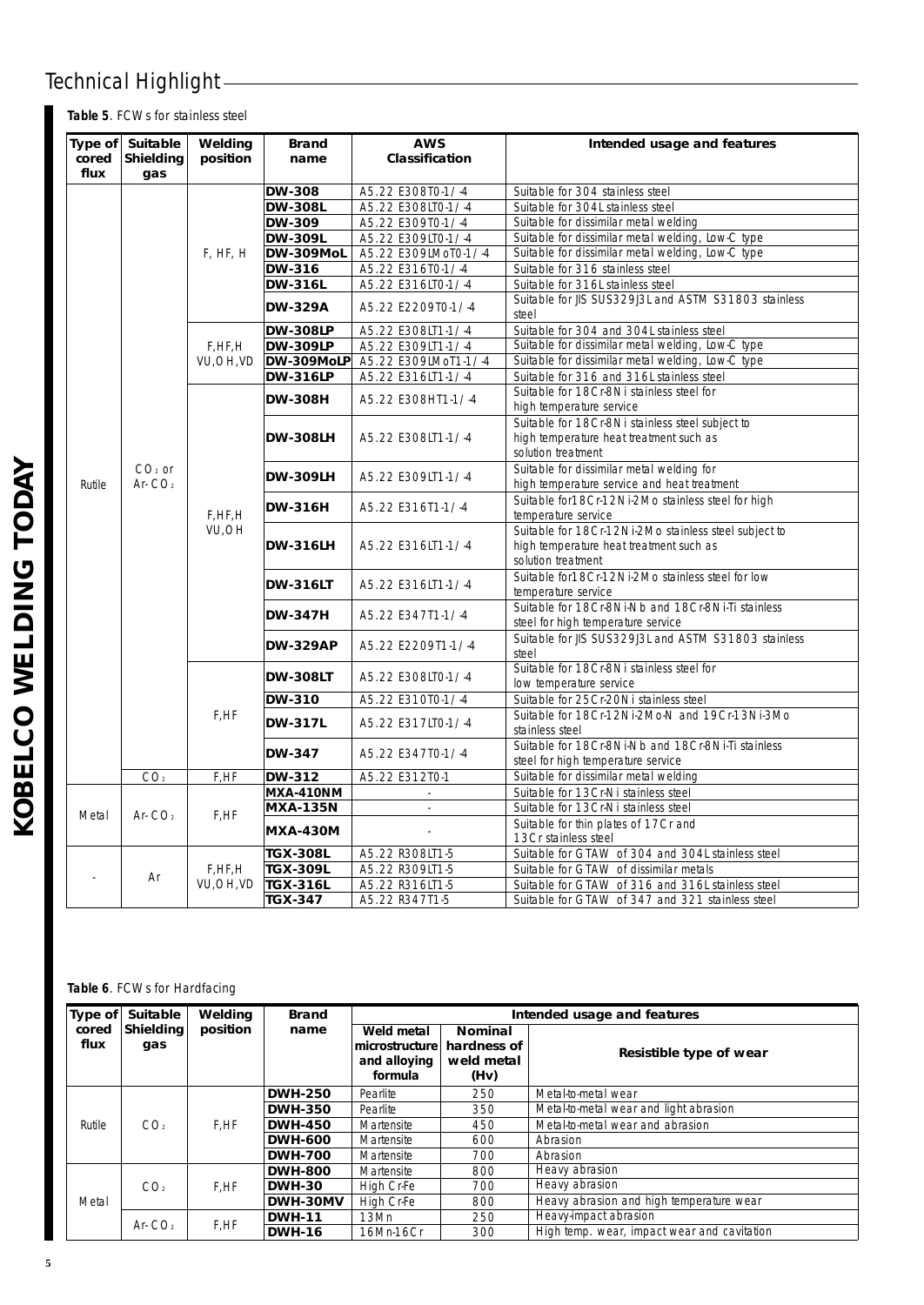**Table 7**. FCWs for 9Ni steel and nickel-base alloy

| cored<br>flux | Type of Suitable<br><b>Shielding</b><br>qas | Welding<br>position | <b>Brand</b><br>name | Intended usage and features                                     |
|---------------|---------------------------------------------|---------------------|----------------------|-----------------------------------------------------------------|
|               |                                             |                     | DWN-70S              | Suitable for 9Ni steel                                          |
| Rutile        | Ar- $CO2$                                   |                     |                      | DWN-82                                                          |
|               |                                             | F,HF                | <b>DWN-625</b>       | Suitable for Inconel 625 and dissimilar metal welding           |
|               |                                             |                     | <b>DWN-625M</b>      | Suitable for super stainless steel and dissimilar metal welding |

#### **Unsurpassed Performances of Kobelco FCWs**

Kobelco rutile type FCWs commonly offer low spatter, excellent slag removal and smooth bead appearance. DW-100, a typical rutile type FCW, provides markedly low spatter over a wide range of welding currents in comparison with a conventional solid wire, as shown in **Fig. 2**. The use of low spatter wire can minimize postweld cleaning work and thereby cut labor costs.



**Figure 2**. Comparison between DW-100 and conventional solid wire on spatter in use of  $CO<sub>2</sub>$  shielding

As shown in **Photo 1**, slag curls up and peels off by itself in welding with DW-100. Excellent slag removal contributes to higher welding efficiency by reducing postweld cleaning work.



**Photo 1**. Self-peeling slag removal of DW-100

DW-100 provides flat surface weld beads that fuse smoothly with the base metal as shown in **Photo 2**. This can eliminate additional work to repair welding defects such as undercut, excessively convex bead and overlap, thereby improving welding productivity.



**Photo 2**. Smooth surface and sufficient penetration of DW-100 weld bead

As shown in **Fig. 3**, Kobelco FCWs exhibit higher deposition rates of 50-60% over covered electrode and 10-20% over solid wire when compared at the same welding current. Comparing the metal type with the rutile type FCW, the former produces deposition rates that are about 10% higher than the latter. This superior deposition rate is common to most of the metal type FCWs. The higher deposition rate enables faster welding, reducing overall welding time and increasing productivity.



**Figure 3**. Comparison between FCW, SW and CE on deposition rate, where metal type FCW is MX-100, rutile type FCW is DW-100, SW is conventional solid wire, with  $CO<sub>2</sub>$  shielding gas; and CE is conventional covered electrode.

#### **Metal-Type FCWs Contribute with Unique Performances to Highly Efficient Productivity**

Some metal type FCWs feature low spatter, excellent slag removal and smooth bead appearance like rutile type FCWs as well as a high deposition rate.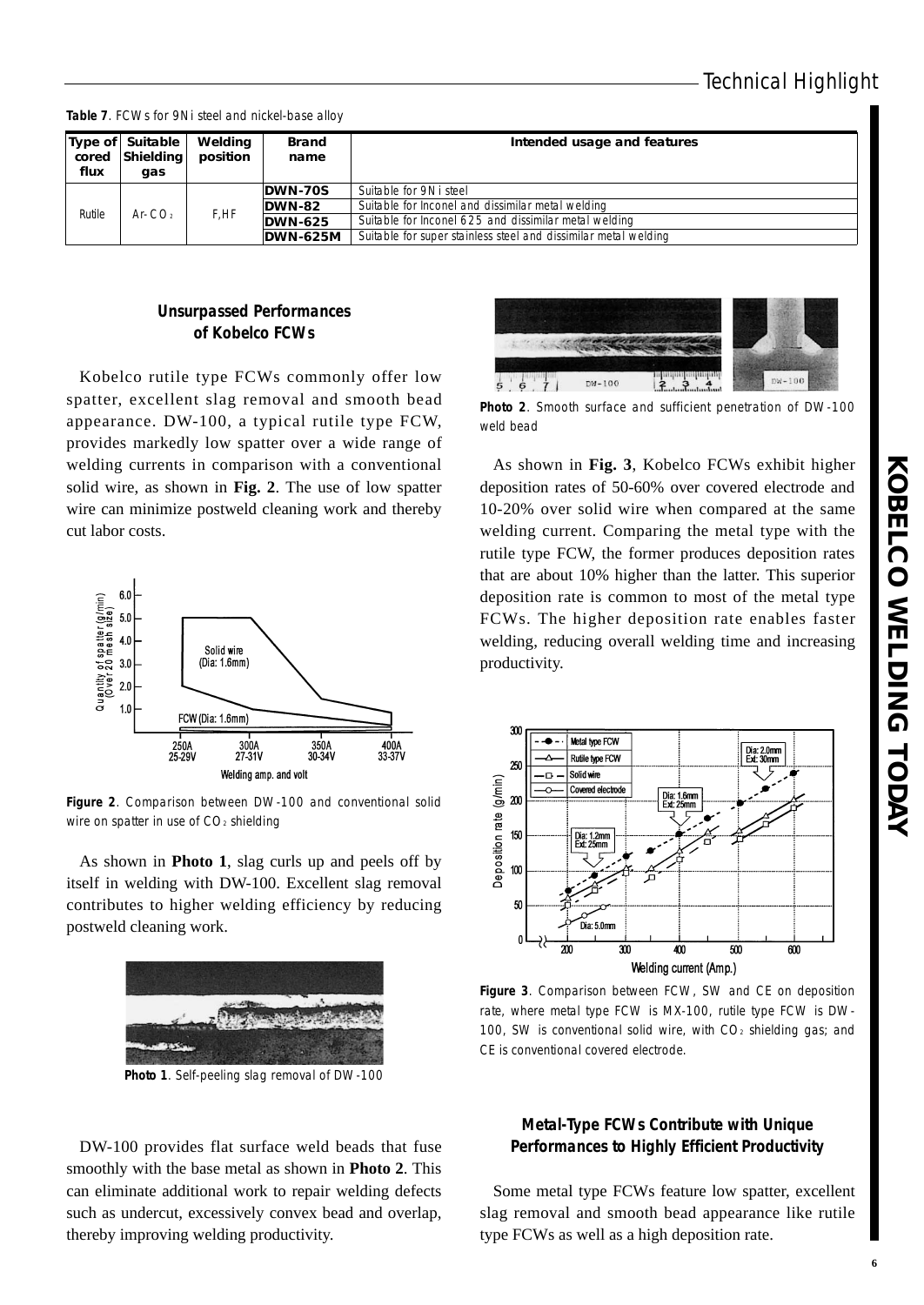In addition to the excellent performance described above, metal type FCWs offer superior resistibility against primers coated on steel plates. MX-200, for instance, exhibits excellent resistibility to porosity in fillet welding of primer-coated steel plates at high welding speeds, as shown in **Fig. 4**. This unique ability facilitates highly efficient welding by allowing the use of a portable fillet welding carriage as shown in **Photo 3**.



**Figure 4**. Results of porosity resistibility testing of MX-200 in comparison with a conventional rutile type FCW in fillet welding of primer-coated plates



**Photo 3**. Fillet welding of longitudinal components by using a portable fillet welding carriage and MX-200 in shipbuilding (Photo courtesy of Tsuneishi Shipyard, Japan)

#### **Revolutionary Low Temperature FCWs satisfy CTOD requirements for North Sea Offshore Structures**

Low temperature toughness is an essential quality for offshore weldments. Where the crack tip opening displacement (CTOD) is required, Ti-B micro-alloyed FCWs such as DW-55L, DWA-55L, DW-55LSR and DWA-55LSR are suitable. **Fig. 5** and **Table 8** show typical impact values and CTOD values of DW-55L weld metal.



**Figure 5**. Notch toughness of DW-55L (1.2 mm ) multiple-pass weld metal (Each plot shows the average of three specimens), using a double-V groove joint of 40-mm thick steel plate; heat input: av. 18 kJ/cm (Flat), av. 25 kJ/cm (Vertical), av. 11 kJ/cm (Horizontal)

**Table 8**. Typical CTOD values of DW-55L weld metal

| Welding<br>position | Flat | <b>Vertical</b> | Horizontal |
|---------------------|------|-----------------|------------|
| <b>CTOD</b>         | 0.64 | 1.68            | 0.50       |
| ח ו<br>a<br>C       | 0.59 | 2.05            | በ 61       |
| mm                  | በ 34 | 55              | 主局所        |

Note:

Test plate: BS4360 Grade 50D, 40mmT, double-V groove CTOD test piece: 80T×40W×400L (mm), fatigue notch CTOD test method: BS7448-1991, three-point bending Heat input: Av. 18kJ/cm in flat position welding

Av. 25kJ/cm in vertical position welding Av. 11kJ/cm in horizontal position welding

#### **DW Stainless Series FCWs Cover Almost All Types of Stainless Steel**

Targeting the chemical, oil, gas, food processing, electrical power, rolling stock, auto and architectural industries, a sufficient number of DW stainless series FCWs are available today to cover a wide range of stainless steels used at room, elevated and cryogenic temperatures.

To say nothing of such outstanding features as the gentle arc, low fumes, low spatter, self-peeling slag removal, and smooth bead appearance, the use of DW stainless series FCWs provides users with value and economy:

(1) Deposition rates that are three times higher than those of covered electrodes and 1.2 times higher than solid wires enable faster welding.

(2) Deposition efficiency that is 1.6 times higher than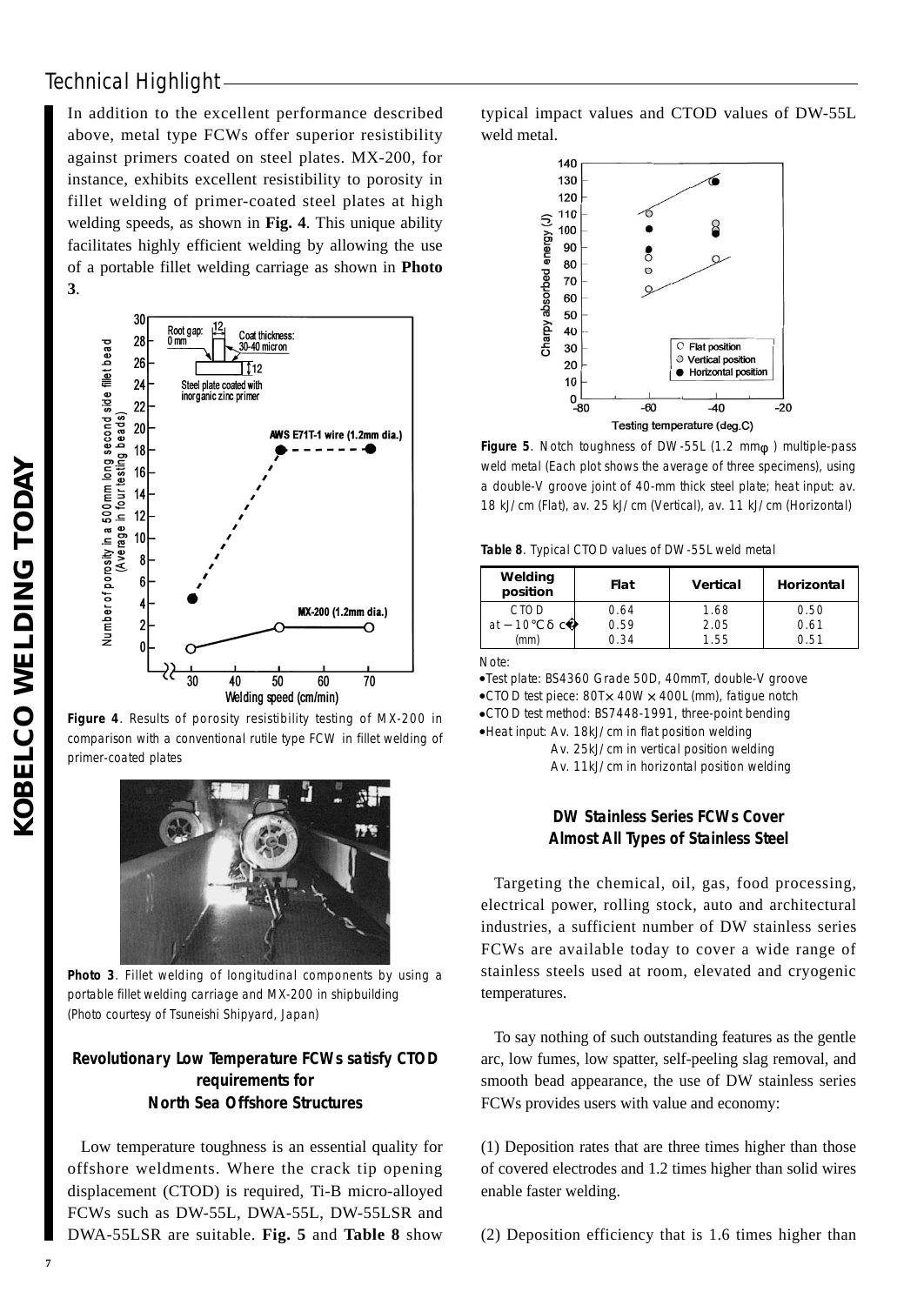**Photo 4**. An application of DW-316LP: welding a storage

> tank (Left) of a chemical tanker (Above) with full penetration in all positions.

covered electrodes enables 60% less consumption of welding consumables over a certain length of welding line.

#### **Tips for Higher Quality Welds**

#### (1) Gas shielding

The nominal composition of the shielding gas mixture of Ar-CO2 shown in **Table 1** through **7** should be 80%Ar-20%CO2. Where other compositions of Ar-CO2 mixtures are required, users are recommended to contact the nearest Kobelco office to confirm the performance of the FCW selected. Use shielding gases purified adequately for welding.

The proper flow rate of shielding gas for obtaining sound welds varies, depending on wire diameter, welding current and welding torch nozzle standoff, as shown in **Table 9**.

|  |  |  | Table 9. Proper flow rates of shielding gas |  |
|--|--|--|---------------------------------------------|--|
|  |  |  |                                             |  |

| Wire<br>diameter<br>(mm) | Welding<br>current<br>(A) | <b>Nozzle</b><br>standoff<br>(mm) | <b>Gas flow</b><br>rate<br>(litter/min) |
|--------------------------|---------------------------|-----------------------------------|-----------------------------------------|
| 12                       | 100-200                   | $10-20$                           | 15-25                                   |
|                          | 200-300                   | 15-25                             | 20-30                                   |
| 1.6                      | 200-300                   | $15-20$                           | 20-30                                   |
|                          | 300-450                   | 20-25                             | 20-30                                   |

Note: The inside diameter of a nozzle is 20 mm in this case. A smaller-diameter nozzle uses a shorter nozzle standoff and lower gas flow rates

FCWs possess better resistibility against wind over solid wires, however, the use of windscreens is recommended to prevent porosity and nitrogen pick-up in welds in high winds.

#### (2) Wire feeding

Confirm that the groove size of the wire feed roller of a wire feeder matches the diameter of the FCW to be used. Adjust the pressure to the wire according to the diameter and material of the wire. Excessively high pressure causes wire deformation and flaking, while, conversely, excessively low pressure can cause slipping of the wire. An excessive amount of both can cause irregular wire feeding and in turn unstable arcs.

Confirm the conduit cable has no sharp bend with a small radius to prevent irregular wire feeding and thus unstable arcs. Refer to the permissible minimum radius of the curvature and diameter of the circle of a conduit cable shown in **Fig. 6**.



**Figure 6**. Permissible minimum radius of the curvature and diameter of the circle of a conduit cable to prevent irregular wire feeding and unstable arcs

#### (3) Welding current and polarity

DWA-51B, TGX-308L, TGX-309L, TGX-316L and TGX-347 use DC-EN, while the other FCWs listed in the tables above use DC-EP for better performance. A proper welding current range varies depending on type and size of wire, and welding position. Refer to the KOBELCO WELDING HANDBOOK for such information.

#### (4) Electrode orientations and applications

In flux cored arc welding, we can use either backhand technique or forehand technique shown in **Fig. 7**. Fillet welding normally uses forehand technique due to better bead appearance; however, butt welding generally uses the backhand technique for filling passes due to better penetration and forehand technique for covering passes due to better appearance.



**Figure 7**. Backhand and forehand techniques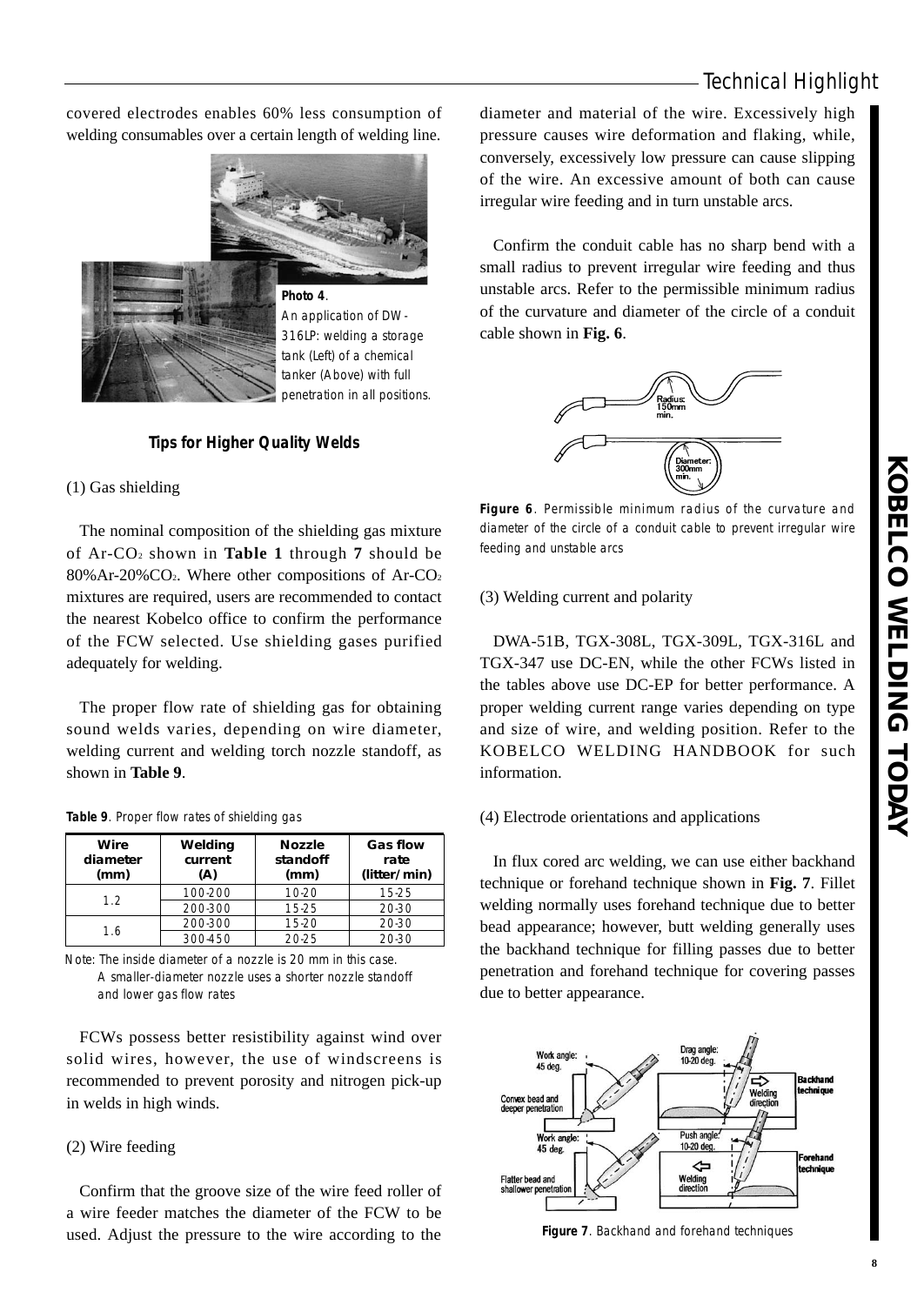### **Bulletin**

### **Kobelco's Innovative Stainless Steel Flux-Cored Wires Attract a Number of Visitors to AWS Show 2003**

The AWS Welding Show 2003 was held at the COBO Hall Exhibition Site in Detroit from the 8th through 10th of April, 2003. This event was special this year in that the AWS Welding Show celebrated its 50th anniversary and all the visitors to Detroit were greeted with unusual snowy weather and slippery streets.



Reformative, DWG series stainless steel fluxcored wires attracted a large number of visitors through the exhibition period

The exhibition attracted approximately 9,000 visitors at the registration base. Kobelco Welding of America (KWAI) participated as an exhibitor, making its

14th appearance in AWS Shows. In this event, KWAI introduced new stainless steel flux-cored wires: DWG-308L, DWG-309L, and DWG-316L classified as AWS A5.22 E308LT0-1/4, E309LT0-1/4, and E316LT0-1/4, respectively. DWG is a series of innovative flux-cored wires suitable for stainless sheet metals. It offers unsurpassed arc stability at



lower currents even below 150A with a 0.045-inch (1.2-mm) wire, which eliminates the need of more expensive smaller size wires in thin plate welding. We received numerous positive responses to the DWG series wires from the visitors to the Kobelco booth, which has convinced us that these new brands will be our **"**big sellers**"** in the near future.

The next AWS Show will happen at McCormick Place in Chicago in 2004. See you in Chicago, then!

> Reported by **Andrew Sawada** KWAI

COBO Conference/Exhibition Center located on the bank of the Detroit River (Photo source: www.aws.org)

### **Hello, All the KWT Readers:**

Fusaki Koshiishi is my name. I recently moved to the International Operations Department in the Tokyo office to take up my new post in April. My last position was in the Technical Development Department at Fujisawa Works, where I was in charge of developing welding consumables. It goes without saying that arc welding is an indispensable technology. Arc welding technology is so interesting that it has driven my curiosity to learn more about not only welding consumables but also welding processes, power sources, and robotic systems. It has been my pleasure, therefore, to be involved in the propagation of the Kobelco welding technologies, including my particular fields, throughout the worldwide markets.

By the way, let me touch on a few matters from my private life. I often enjoy going out to the park nearby my house and sometimes to hot springs resorts with my family.**"**Doktor,**"**my pet dog, is a member of my family, too. Doktor relaxes me very much while walking together. I also like so much to do my favorite sports and watch sports on TV. Recently, Japanese baseball players in the US major leagues and football players in the European leagues have inspired me with their successful play.



I will have many occasions to go overseas on business from now on, and it will be my pleasure to meet customers and Kobelco Group**'**s staff and encounter new cultures and indigenous foods. **"**Enjoy my job**"**is my motto. I hope this positive attitude will help me build a good partnership with our customers and provide you and me with fruitful results in our business. I am looking forward to meeting all of you sometime in the near future.

> Reported by **Fusaki Koshiishi** Dept. General Manager, IOD, KSL